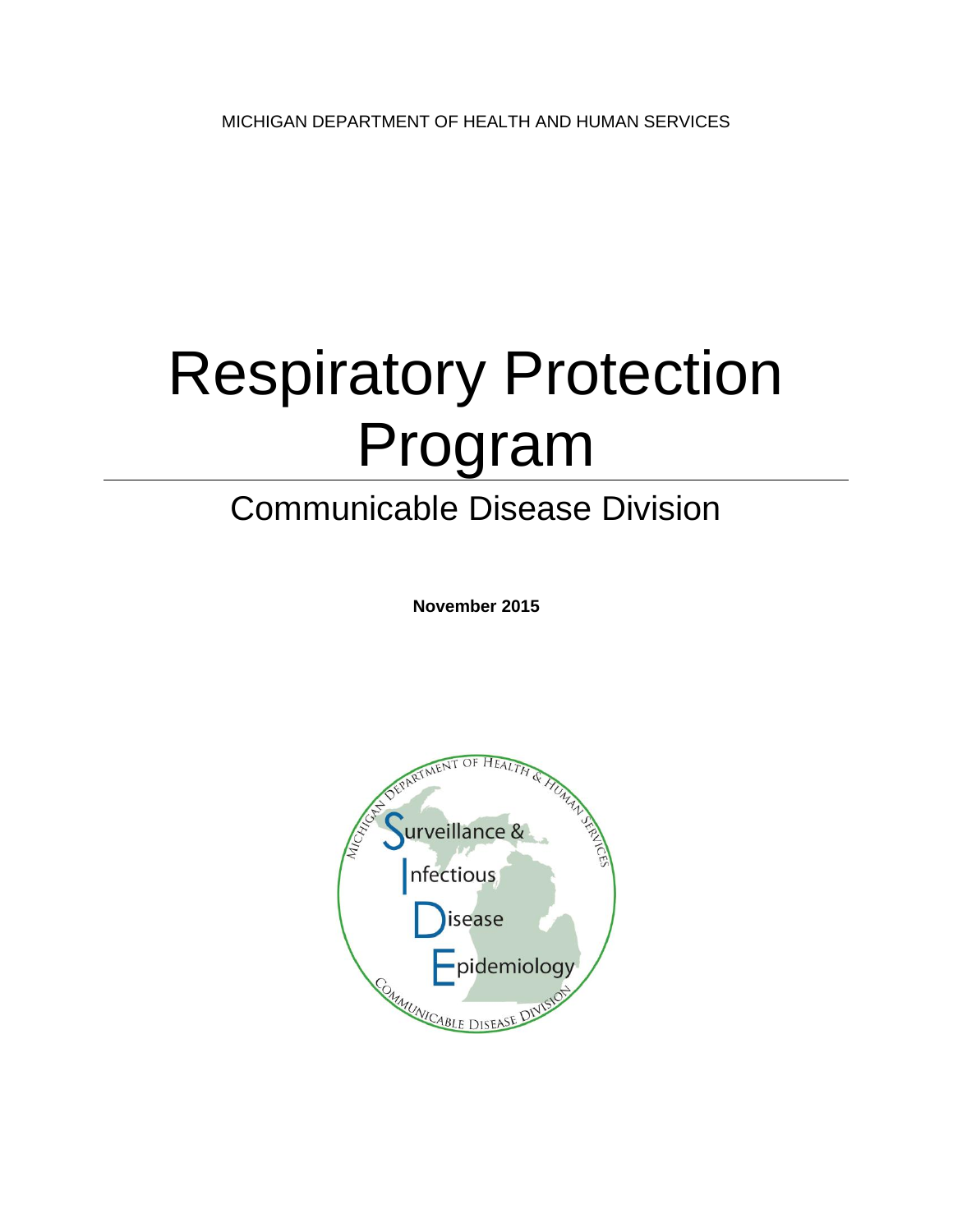# **Table of Contents**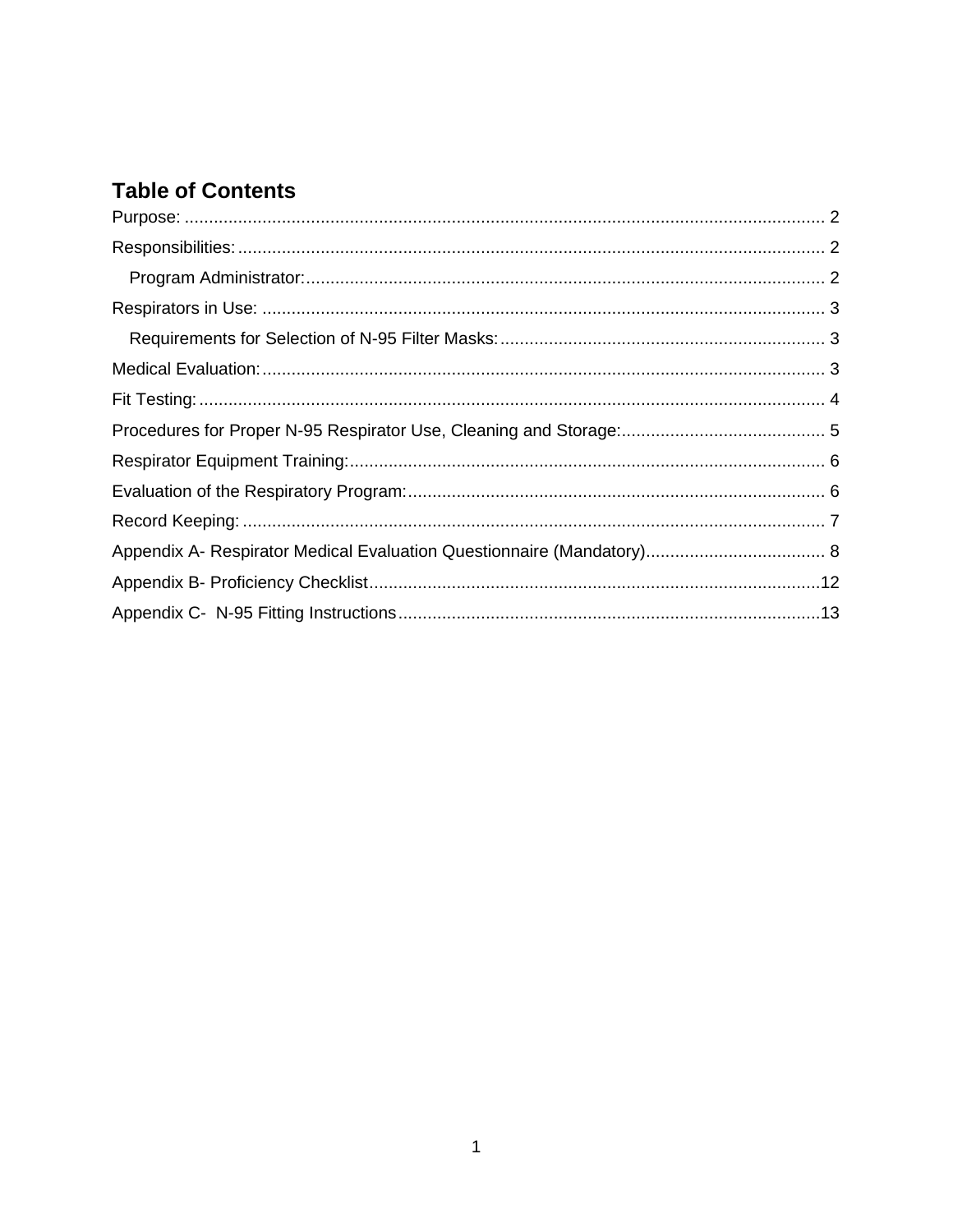# **Division of Communicable Disease**

### **Respiratory Protection Program**

#### <span id="page-2-0"></span>**Purpose:**

This program is intended to protect staff from respiratory exposure to a biological agent in the event of an identified/potential risk.

#### <span id="page-2-1"></span>**Responsibilities:**

The employer, the State of Michigan Department of and Health and Human Services, Division of Communicable Disease, will determine the need for respiratory protection, establish and maintain a Respiratory Protection Program in compliance with the requirements of 1910.134 of the Michigan Occupational Health Standard, and provide all personnel in the program with respirators appropriate to the intended purpose.

The employees will wear assigned respirators when and where they are required and in the manner in which they were trained, care for and maintain their respirators as instructed, store them in a clean and sanitary location, inform a supervisor if the respirator no longer fits well (and request a new respirator that fits properly), and inform a supervisor or program administrator of any respiratory hazards that are not adequately addressed in the workplace and/or any other concerns regarding the program. Additionally, when new employees are hired, or when newly assigned job duties require respiratory protection there will be additional responsibilities.

#### <span id="page-2-2"></span>**Program Administrator:**

The program administrator will be the Communicable Disease Division Director.

#### **Duties of Administrator Include:**

Administration of the respiratory program, evaluation of effectiveness, development and maintenance of written standard operating procedures governing the selection and use of respirators. The administrator may designate other personnel, such as the Communicable Disease Infection Prevention Consultant, to carry out specific functions including but not limited to:

- Arrange for and/or conduct training
	- o Training to include proper cleaning, storage, and maintenance of respiratory protection equipment
- Administer the medical surveillance program
- Conduct qualitative fit testing for respirators using either saccharine or Bitrex o Ensure that respirators fit well and do not cause discomfort
- Maintain records required by law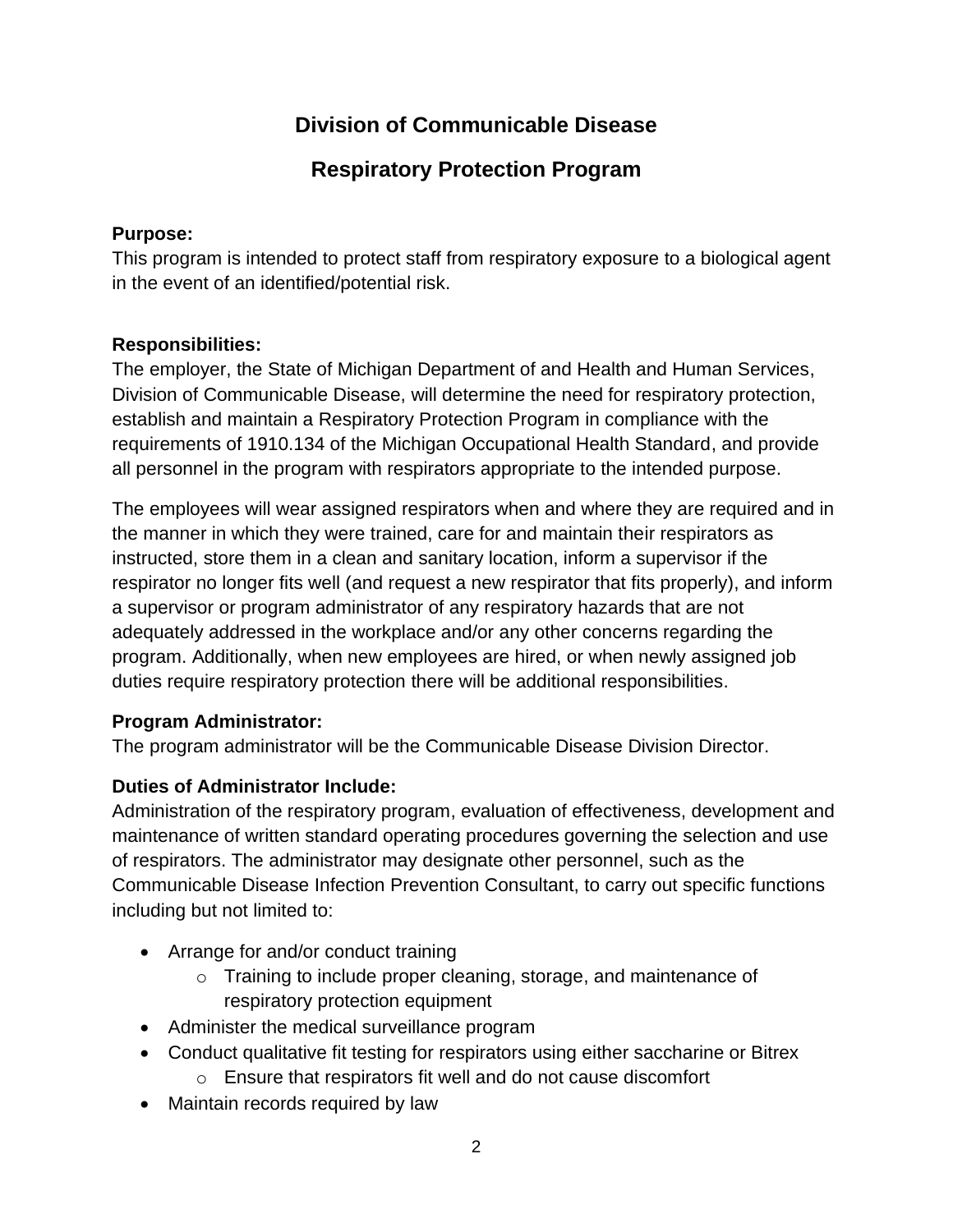#### <span id="page-3-0"></span>**Respirator in Use:**

Staff deployed to the field are required to wear and use only NIOSH certified respirators and filters as part of their duties when indicated/required. The following respirator has been certified and will be utilized only in the proper environment\*:

N-95 filter masks (negative pressure, tight face fitting seal)

**\*Note: N-95 respirators shall not be used in atmospheres that are explosive nor flammable, or that has less than 19.5% oxygen content. Do not wear a respirator into atmospheres containing contaminants for which your respirator is not designed to protect against. For example, a respirator designed to filter dust particles will not protect you against gases, vapors, or very small solid particles of fumes or smoke.**

#### <span id="page-3-1"></span>**Requirements for Selection of N-95 Filter Masks:**

- 1. All staff, who as part of their job description may be deployed to the field and come in contact with persons that have, claim to have, or are suspected of having an infectious disease that is transmitted through airborne droplet nuclei, such as, but not limited to, TB or SARS (\*see list below) shall wear the N-95 mask.
- 2. The medical authority at the scene shall determine if the N-95 mask is sufficient to protect against the suspected agent.
- 3. Prior to use, a safe zone or area will be determined as an area of refuge should conditions change that make the use of the respirator unsafe.
- 4. Staff shall be trained in the proper use and care of this mask with annual review.
- 5. The respirator shall be worn the entire time that the employee is in a hazardous environment.

**\*Measles (rubeola virus), chickenpox (varicella virus),** *M. tuberculosis***, smallpox, aerosolized** *Bacillus anthacis* **(anthrax), viral hemorrhagic fevers (i.e., Lassa, Ebola, Marburg, Crimean-Congo), avian influenza, monkeypox, SARS, MERS Co-V or any other new, emerging respiratory illness in situations when CDC/WHO has not issued recommendations for isolation and PPE.**

#### <span id="page-3-2"></span>**Medical Evaluation:**

1. Initial:

All staff who may be deployed to the field must complete a confidential medical questionnaire, Appendix A (taken from the MIOSHA Respirator Medical Evaluation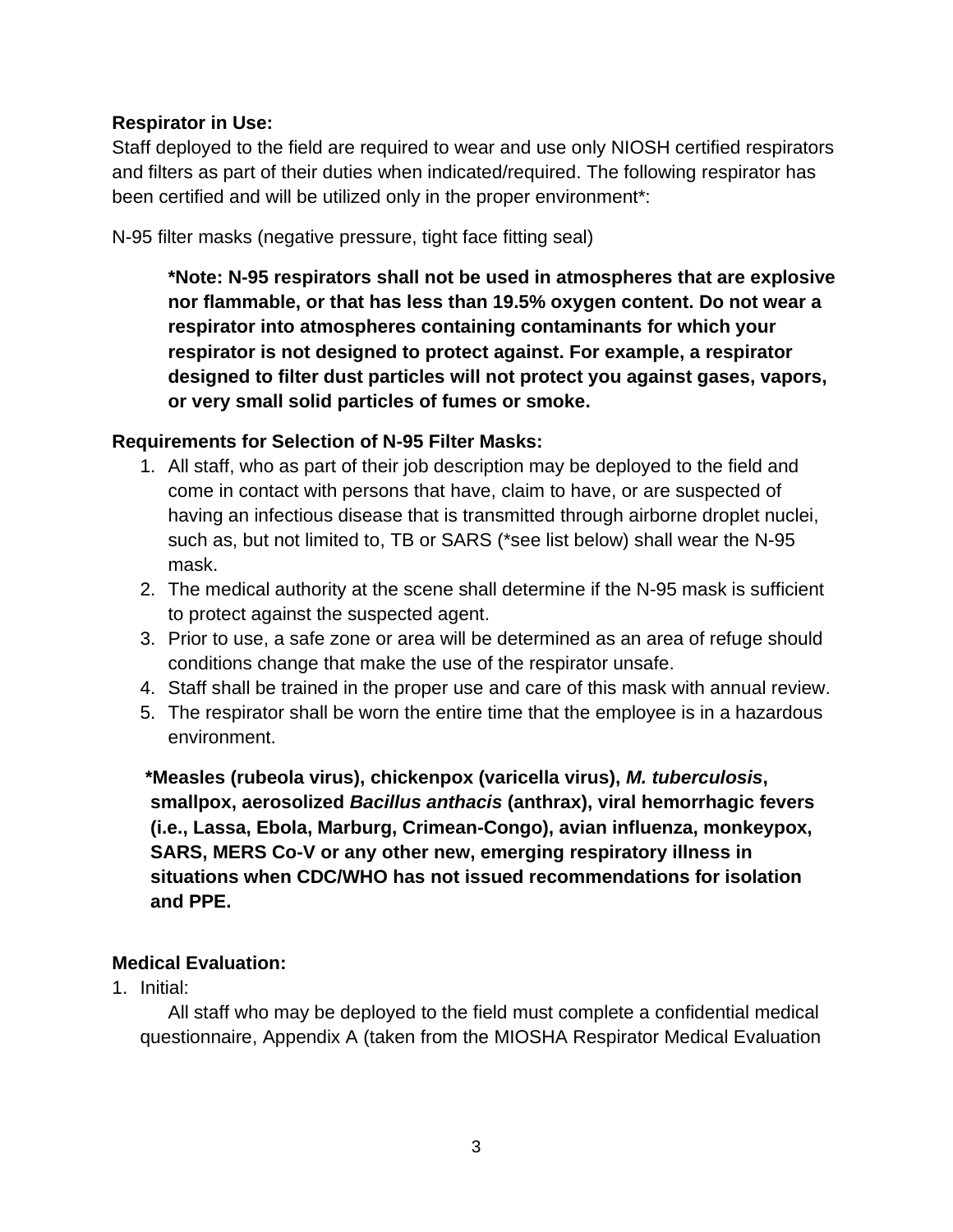Questionnaire<sup>1</sup>), to determine the employee's physical ability to use the above listed respirators. This evaluation will be given to all new employees *before* respiratory fit testing can occur and deployment to hazardous scenes. Employees must complete the confidential medical questionnaire (short form) and place the completed form in a sealed envelope and deliver to Infection Prevention Consultant in the Communicable Disease Division at MDHHS. A physician or other licensed healthcare professional (PLHCP) will review the confidential questionnaire and determine the employees' medical ability to be fit tested and wear the respirator. The Infection Prevention Consultant will deliver sealed envelopes to the designated PLHCP for evaluation. The PLHCP will clear staff to be fit tested and wear a respirator. Follow-up medical examination may be required (i.e. further medical tests, consultations, or diagnostic procedures) to determine the medical capacity for the employee to use the respirators. The employee and PLHCP will arrange an appropriate time for any follow-up appointments. All of the above exams are paid for by MDHHS. The employee will be able to discuss the evaluation results with the PLHCP, if requested. Currently, Sparrow Occupational Health Clinic is the organization designated to evaluate the questionnaire and do follow up testing if needed. A list of all occupational health clinics designated by the Office of the State Employer can be found here: [http://www.michigan.gov/ose/0,1607,7-143-](http://www.michigan.gov/ose/0,1607,7-143-6097_6274---,00.html) [6097\\_6274---,00.html](http://www.michigan.gov/ose/0,1607,7-143-6097_6274---,00.html)

2. Continuing Evaluation:

Additional medical evaluations will be given when:

- a. An employee reports problems associated with using respirators, such as shortness of breath, dizziness, chest pains or wheezing.
- b. A physician or supervisor informs the administrator that an employee needs to be re-evaluated.
- c. A change occurs in the workplace that results in increased physical stress or burden on the employee.

#### <span id="page-4-0"></span>**Fit Testing:**

- 1. N-95 Respirator Fit test:
	- a. Each medically cleared employee needing respiratory protection will be issued a N-95 respirator. The respirator will be fit tested to the employee to make sure the employee receives the correct mask size, and that the

<sup>1</sup> Appendix C of MIOSHA Standard- 1208. [http://www.michigan.gov/documents/CIS\\_WSH\\_part451\\_54075\\_7.pdf](http://www.michigan.gov/documents/CIS_WSH_part451_54075_7.pdf)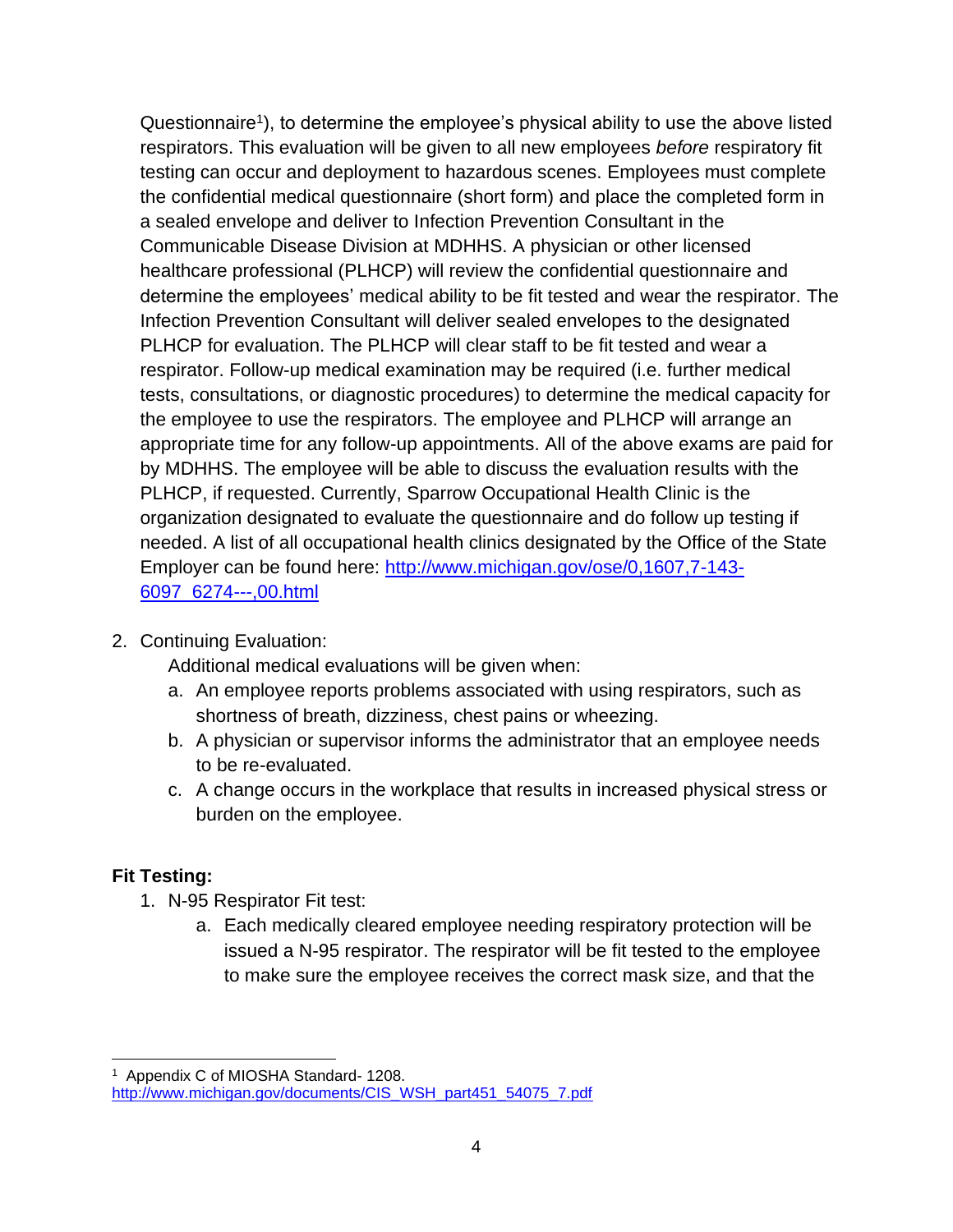mask forms an air tight seal with the employee's face. The test will conform to MIOSHA Fit Testing Procedures<sup>2</sup>.

- b. Factors that may affect a correct mask fit are:
	- Significant weight change
	- Significant facial scaring in the area of the face piece seal
	- Major dental changes
	- Reconstructive or cosmetic facial surgery
	- Beards or facial hair that extends beyond the borders of the respirator on the face
	- Any other condition that would interfere with a proper fit
- c. The employee will be fit tested with the same make, model, style and size of respirator that will be issued to them for use.
- 2. Trained MDHHS staff or other competent vendor will conduct the fit test using MI-OSHA accepted qualitative methods, and will complete the proficiency checklist found in Appendix B in this plan.
- 3. Staff with facial hair that extends beyond the borders of the respirators on the face will not be fit tested and will be instructed to use the PAPR.

#### <span id="page-5-0"></span>**Procedures for Proper N-95 Respirator Use, Cleaning and Storage:**

- 1. Staff will use their respirators under conditions specified by this program and in accordance with the training they receive on the use of each particular model. In addition, any respirator will not be used in a manner for which it is not certified by NIOSH or the manufacturer.
- 2. Procedures for applying the N-95 are found in Appendix C of this Plan.
- 3. All employees shall conduct user seal checks each time they apply their N-95 respirator in accordance with the manufacturer's recommendations or in compliance with MIOSHA User Seal Check Procedures<sup>3</sup>
- 4. Employees are not permitted to wear N-95 respirators if they have any condition such as facial scars, beards, or other facial hair or missing dentures that may prevent them from achieving a good seal.
- 5. Employees are not permitted to wear headphones, jewelry, or other articles that may interfere with the face piece-to-face seal.
- 6. These respirators are single use masks that are not to be shared or reused.
- 7. If breathing becomes difficult or the unit becomes saturated, damaged or soiled, leave the area immediately and replace the unit.

<sup>2</sup> Appendix A of MIOSHA Standard- 1208 [http://www.michigan.gov/documents/CIS\\_WSH\\_part451\\_54075\\_7.pdf](http://www.michigan.gov/documents/CIS_WSH_part451_54075_7.pdf)

<sup>3</sup> Appendix B-1 of MIOSHA Standard- 1208 [http://www.michigan.gov/documents/CIS\\_WSH\\_part451\\_54075\\_7.pdf](http://www.michigan.gov/documents/CIS_WSH_part451_54075_7.pdf)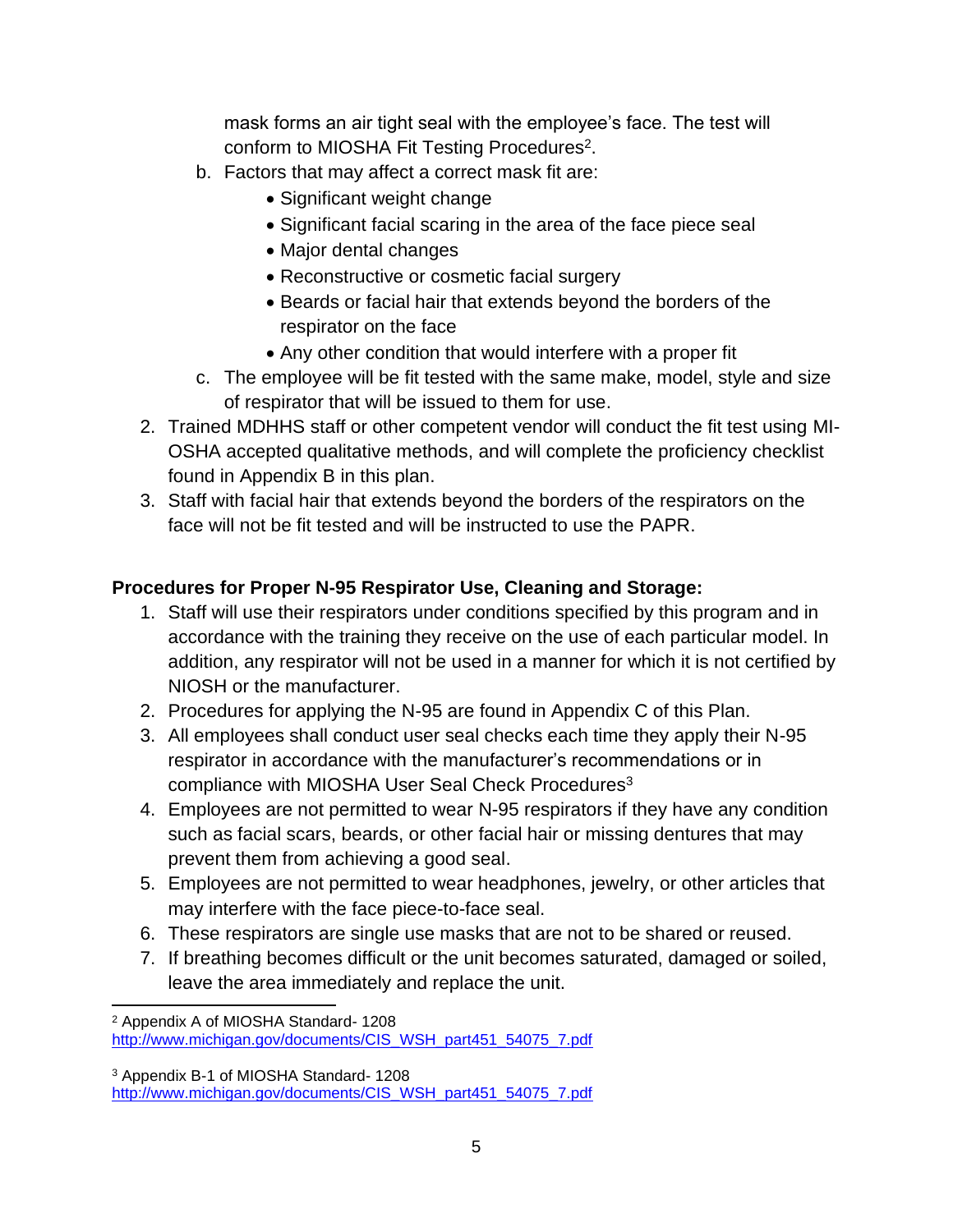- 8. Unused respirators should be stored in a clean dry area, protected from contaminants.
- 9. Use Standard Precautions when disposing of used masks.

#### <span id="page-6-0"></span>**N-95 Respirator Equipment Training:**

- 1. MDHHS or their designee shall provide training in the proper use and care of the respirator to those employees who are required to use them on the job. Each employee must be able to demonstrate knowledge of at least:
	- a. When the respirator is needed
	- b. How improper fit, usage, or maintenance can compromise the protectiveness of the unit
	- c. The capabilities and limitations of the respirator
	- d. How to efficiently use the respirator in emergency situations, including when the N-95 does not seal
	- e. How to inspect, put on, use and remove the respirator and check the face piece for a proper, tight fitting seal
	- f. How to clean and store respirators
	- g. The procedure for proper maintenance and/or disposal
	- h. General medical signs or symptoms that may limit or prevent the effective use of the respirator
- 2. Re-training shall be done at least annually, or when any of the following occur:
	- a. Changes in the workplace or a change in equipment makes previous training obsolete.
	- b. Inappropriate use of the respirator equipment indicates an employee has not retained the required understanding or skill to safely use the equipment.
	- c. Any situation that requires retraining to ensure safe respirator use.

#### **Voluntary Use of Respirators by Employees:**

Employees who wish to voluntarily deploy to situations in which a respirator may be needed shall adhere to this policy and its entire requirement for, but not limited to, medical evaluation, fit testing, training and annual training.

#### <span id="page-6-1"></span>**Evaluation of the Respiratory Program:**

- 1. Each year the administrator shall review the Respiratory Protection Program. All employees who wear or service N-95 respirators and/or their supervisors shall be asked to provide information on:
	- a. The adequacy of the respiratory equipment being used.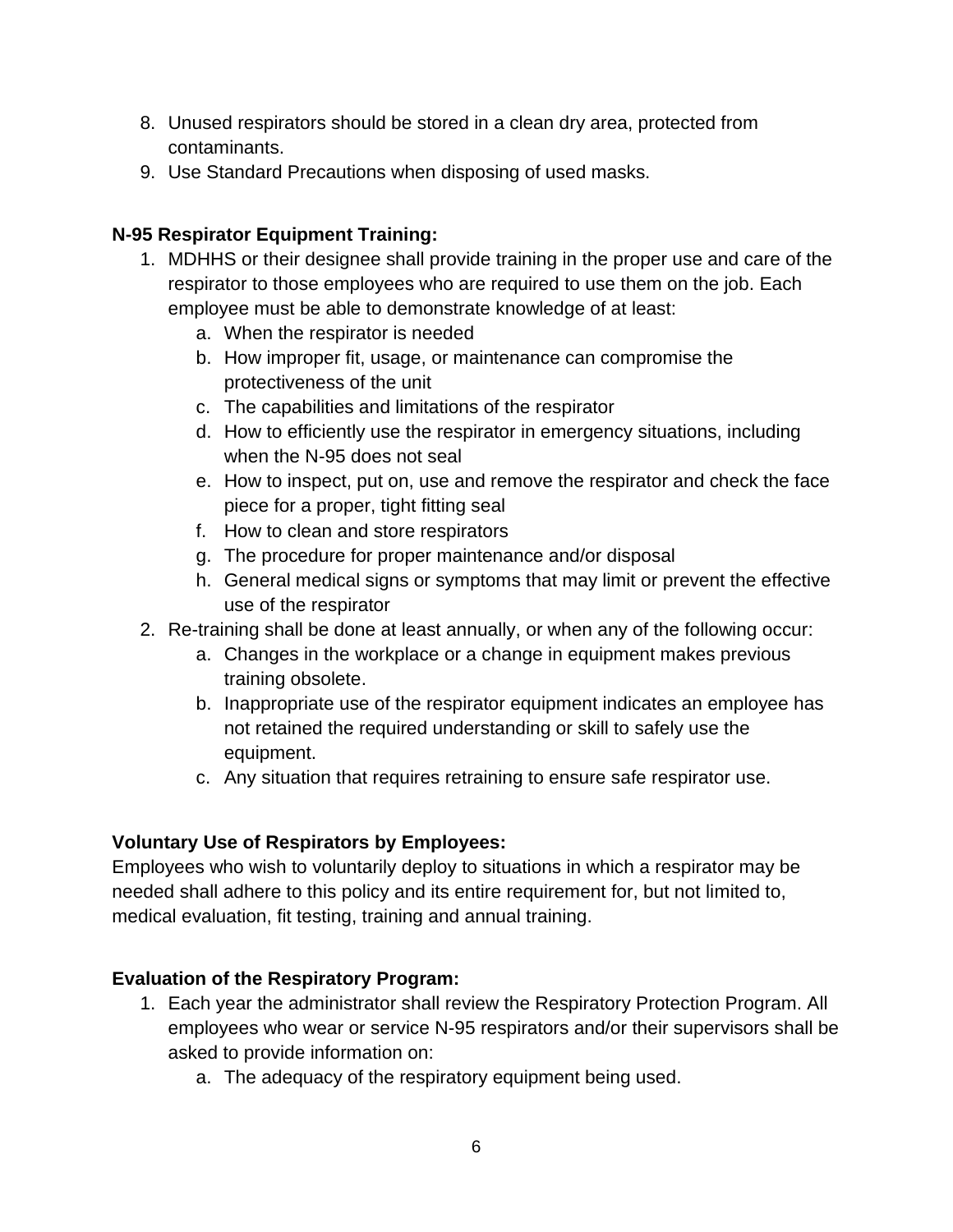- b. Knowledge of accidents or incidents where the N-95 respirator failed to provide adequate protection.
- c. Adequacy of training in the use of, and maintenance of the N-95respirator equipment.

\_\_\_\_\_\_\_\_\_\_\_\_\_\_\_\_\_\_\_\_\_\_\_\_\_\_\_\_\_\_\_\_\_\_\_\_\_\_\_\_\_\_\_\_\_\_\_

2. The Administrator shall make recommendations on changes or improvements needed in this program and provide additional and/or refresher training annually.

#### <span id="page-7-0"></span>**Record Keeping:**

As part of this Respiratory Protection Program, the Administrator shall keep records regarding employee fit testing results. All documentation is kept in a confidential, locked file on the locked floor of the Communicable Disease Division. The Infection Prevention Consultant shall keep employee training records and the schedule.

Review Date and Signature:\_\_\_\_\_\_\_\_\_\_\_\_\_\_\_\_\_\_\_\_\_\_\_\_\_\_\_\_\_\_\_\_\_\_\_\_\_\_\_\_\_\_\_\_\_\_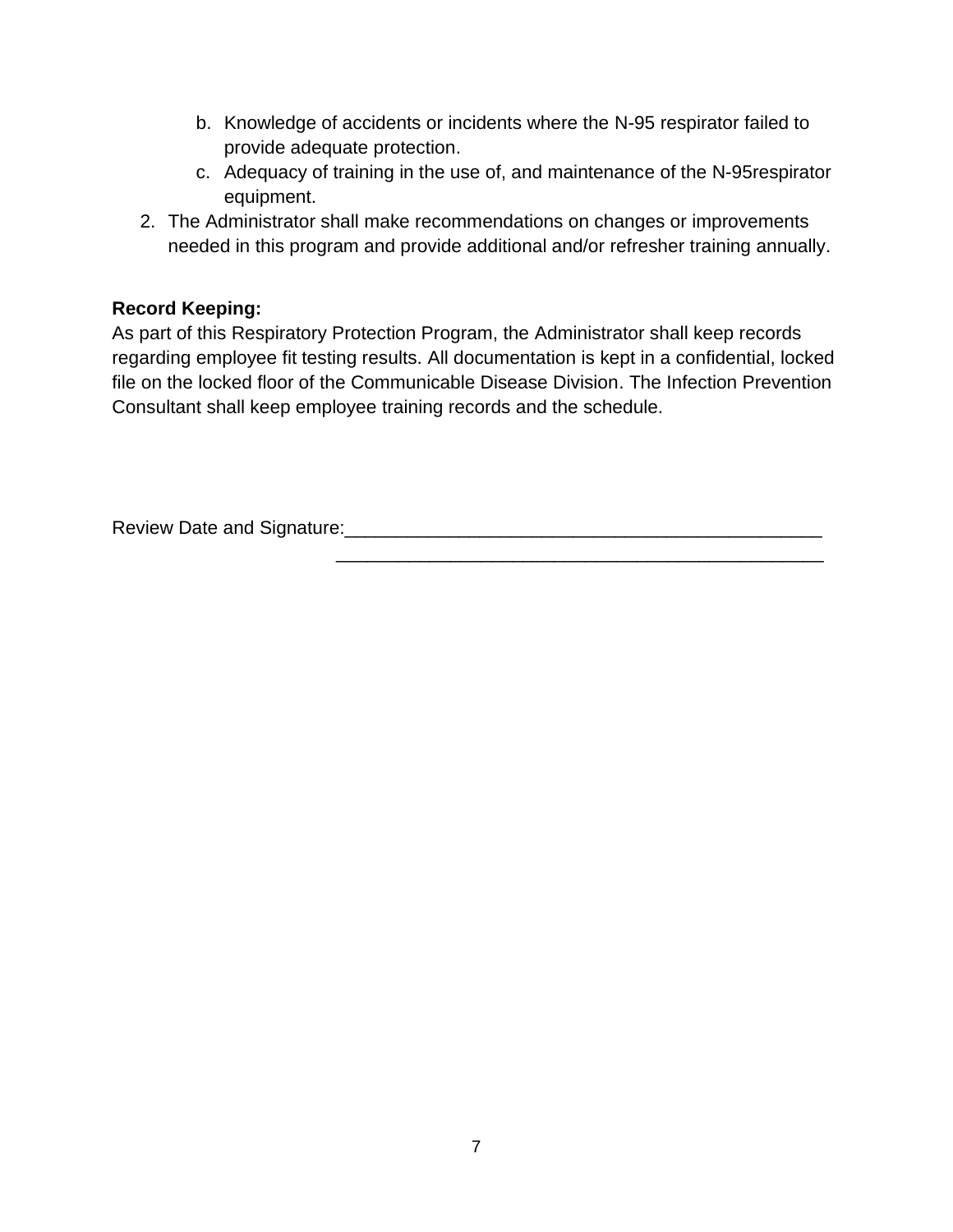# <span id="page-8-0"></span>**Appendix A- Respirator Medical Evaluation Questionnaire (Mandatory)**

To the employer: Answers to questions in Section 1, and to question 9 in Section 2 of Part A, do not require a medical examination.

To the employee:

Your employer must allow you to answer this questionnaire during normal working hours, or at a time and place that is convenient to you. To maintain your confidentiality, your employer or supervisor must not look at or review your answers, and your employer must tell you how to deliver or send this questionnaire to the health care professional who will review it.

#### **Part A. Section 1. (Mandatory) The following information must be provided by every employee who has been selected to use any type of respirator (please print).**

| 4. Sex (circle one): Male/Female                                                                                                                                   |  |  |  |  |  |
|--------------------------------------------------------------------------------------------------------------------------------------------------------------------|--|--|--|--|--|
| 5. Your height: ______________ ft. _______________ in.                                                                                                             |  |  |  |  |  |
| 6. Your weight: ______________ lbs.                                                                                                                                |  |  |  |  |  |
|                                                                                                                                                                    |  |  |  |  |  |
| 8. A phone number where you can be reached by the health care professional who<br>reviews this questionnaire (include the Area Code): ____________________________ |  |  |  |  |  |

9. The best time to phone you at this number: \_\_\_\_\_\_\_\_\_\_\_\_\_\_\_\_\_\_\_\_\_\_\_\_\_\_\_\_\_\_\_\_\_\_

10. Has your employer told you how to contact the health care professional who will review this questionnaire (circle one): Yes/No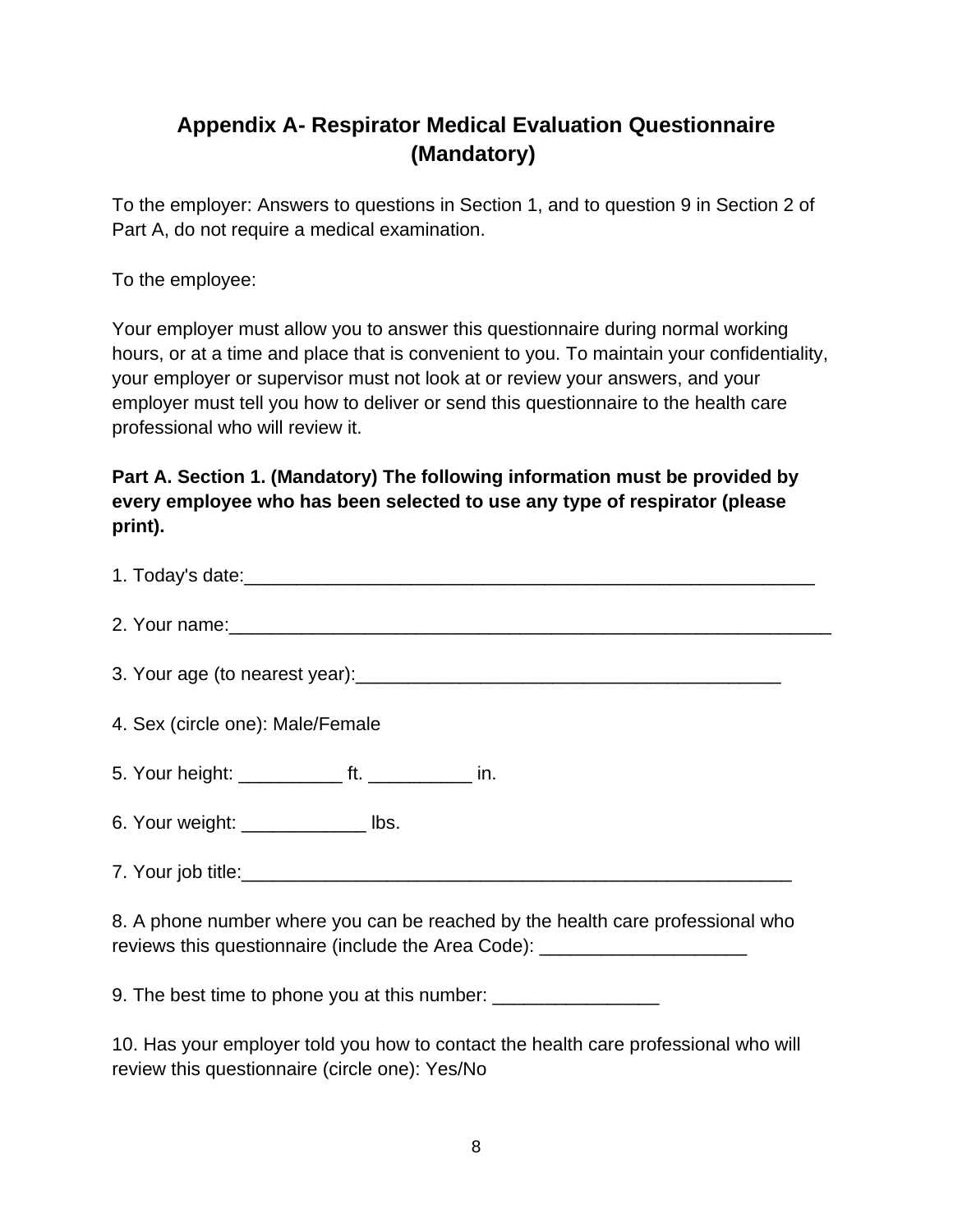11. Check the type of respirator you will use (you can check more than one category): a. N, R, or P disposable respirator (filter-mask, non-cartridge type only). b. **Other type (for example, half- or full-face piece type, powered-air purifying,** supplied-air, self-contained breathing apparatus).

12. Have you worn a respirator (circle one): Yes/No

If "yes," what  $type(s):$ 

**Part A. Section 2. (Mandatory) Questions 1 through 9 below must be answered by every employee who has been selected to use any type of respirator (please circle "yes" or "no").**

1. Do you *currently* smoke tobacco, or have you smoked tobacco in the last month: Yes/No

\_\_\_\_\_\_\_\_\_\_\_\_\_\_\_\_\_\_\_\_\_\_\_\_\_\_\_\_\_\_\_\_\_\_\_\_\_\_\_\_\_\_\_\_\_\_\_\_\_\_\_\_\_\_\_\_\_\_\_\_\_

- 2. Have you *ever had* any of the following conditions?
	- a. Seizures: Yes/No
	- b. Diabetes (sugar disease): Yes/No
	- c. Allergic reactions that interfere with your breathing: Yes/No
	- d. Claustrophobia (fear of closed-in places): Yes/No
	- e. Trouble smelling odors: Yes/No
- 3. Have you *ever had* any of the following pulmonary or lung problems?
	- a. Asbestosis: Yes/No
	- b. Asthma: Yes/No
	- c. Chronic bronchitis: Yes/No
	- d. Emphysema: Yes/No
	- e. Pneumonia: Yes/No
	- f. Tuberculosis: Yes/No
	- g. Silicosis: Yes/No
	- h. Pneumothorax (collapsed lung): Yes/No
	- i. Lung cancer: Yes/No
	- j. Broken ribs: Yes/No
	- k. Any chest injuries or surgeries: Yes/No
	- l. Any other lung problem that you've been told about: Yes/No

4. Do you *currently* have any of the following symptoms of pulmonary or lung illness?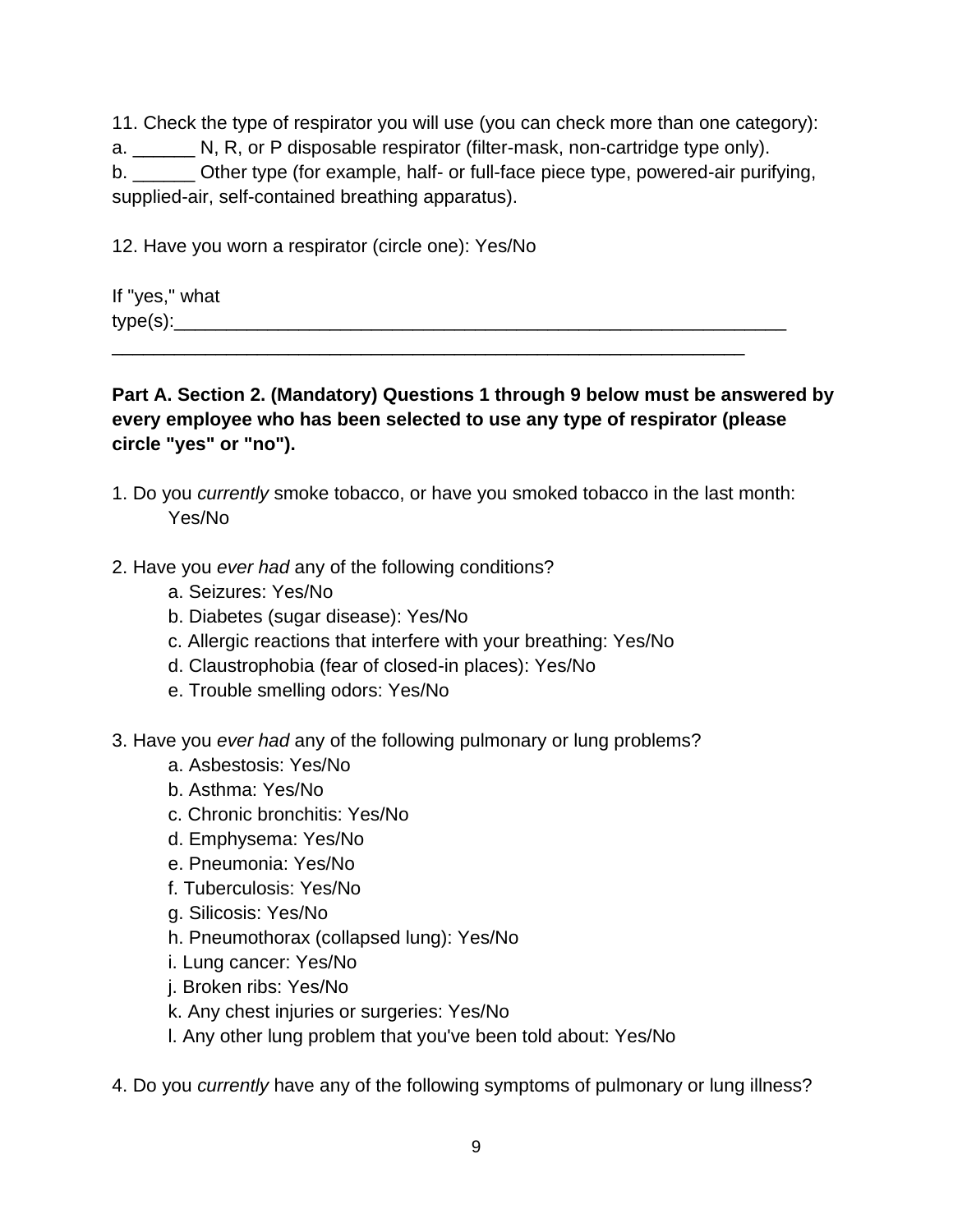a. Shortness of breath: Yes/No

b. Shortness of breath when walking fast on level ground or walking up a slight hill or incline:

Yes/No

c. Shortness of breath when walking with other people at an ordinary pace on level ground:

#### Yes/No

- d. Have to stop for breath when walking at your own pace on level ground: Yes/No
- e. Shortness of breath when washing or dressing yourself: Yes/No
- f. Shortness of breath that interferes with your job: Yes/No
- g. Coughing that produces phlegm (thick sputum): Yes/No
- h. Coughing that wakes you early in the morning: Yes/No
- i. Coughing that occurs mostly when you are lying down: Yes/No
- j. Coughing up blood in the last month: Yes/No
- k. Wheezing: Yes/No
- l. Wheezing that interferes with your job: Yes/No
- m. Chest pain when you breathe deeply: Yes/No
- n. Any other symptoms that you think may be related to lung problems: Yes/No
- 5. Have you *ever had* any of the following cardiovascular or heart problems?
	- a. Heart attack: Yes/No
	- b. Stroke: Yes/No
	- c. Angina: Yes/No
	- d. Heart failure: Yes/No
	- e. Swelling in your legs or feet (not caused by walking): Yes/No
	- f. Heart arrhythmia (heart beating irregularly): Yes/No
	- g. High blood pressure: Yes/No
	- h. Any other heart problem that you've been told about: Yes/No
- 6. Have you *ever had* any of the following cardiovascular or heart symptoms?
	- a. Frequent pain or tightness in your chest: Yes/No
	- b. Pain or tightness in your chest during physical activity: Yes/No
	- c. Pain or tightness in your chest that interferes with your job: Yes/No
	- d. In the past two years, have you noticed your heart skipping or missing a beat: Yes/No
	- e. Heartburn or indigestion that is not related to eating: Yes/No

d. Any other symptoms that you think may be related to heart or circulation problems: Yes/No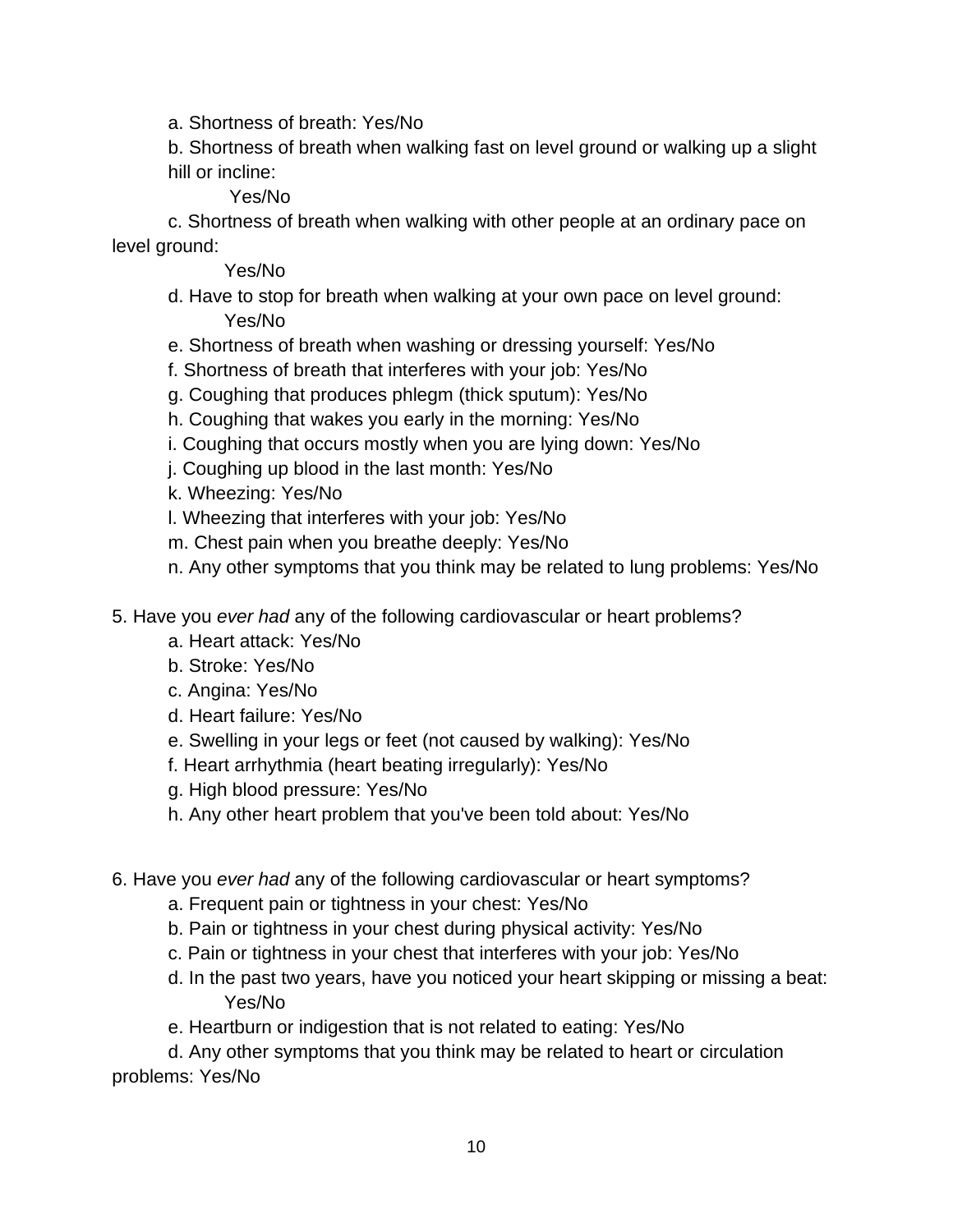7. Do you *currently* take medication for any of the following problems?

- a. Breathing or lung problems: Yes/No
- b. Heart trouble: Yes/No
- c. Blood pressure: Yes/No
- d. Seizures: Yes/No

8. If you've used a respirator, have you *ever had* any of the following problems? (If you've never used a respirator, check the following box  $\Box$  and go to question 9:)

- a. Eye irritation: Yes/No
- b. Skin allergies or rashes: Yes/No
- c. Anxiety: Yes/No
- d. General weakness or fatigue: Yes/No
- e. Any other problem that interferes with your use of a respirator: Yes/No

9. Would you like to talk to the health care professional who will review this questionnaire about your answers to this questionnaire: Yes/No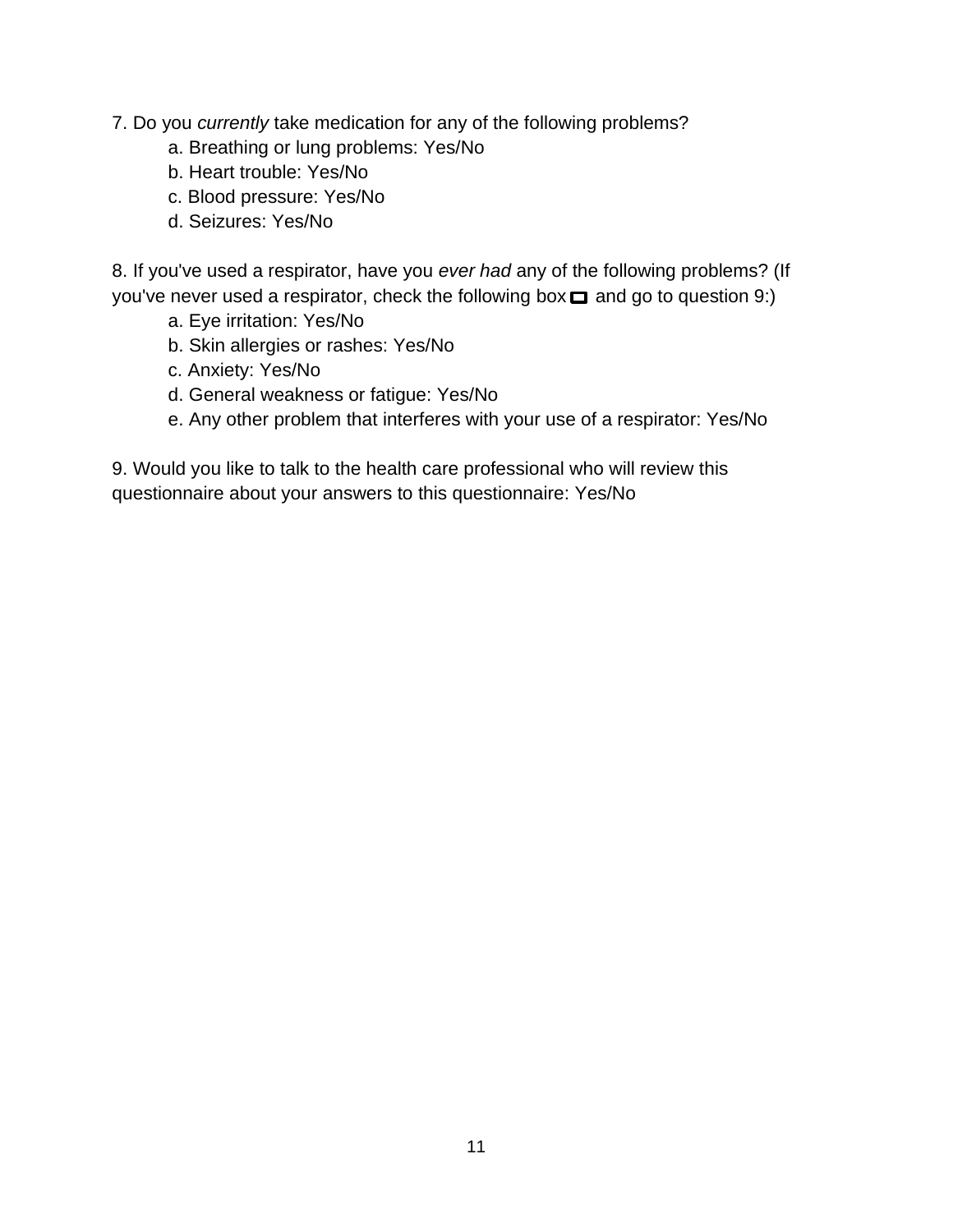# **Appendix B- Proficiency Checklist**

<span id="page-12-0"></span>

|                                                                                       | EMPLOYEE:                                         |        |        |     |
|---------------------------------------------------------------------------------------|---------------------------------------------------|--------|--------|-----|
|                                                                                       | RESPIRATOR:                                       | SIZE:  |        |     |
|                                                                                       | 1. Selected proper face piece                     |        | Yes No |     |
|                                                                                       | 2. Attained complete seal                         |        | Yes No |     |
| 3. Conducted negative pressure test<br>4. Is aware of sensory indicators for exposure |                                                   |        | Yes No |     |
|                                                                                       |                                                   | Yes No |        |     |
|                                                                                       | 5. Conducted a fit test with Saccharine or Bitrex |        | Yes.   | No. |

PASSED FAILED

\_\_\_\_\_\_\_\_\_\_\_\_\_\_\_\_\_\_\_\_\_\_\_\_\_\_\_\_\_ \_\_\_\_\_\_\_\_\_\_\_\_\_\_\_ Signature of Trainer Date

\_\_\_\_\_\_\_\_\_\_\_\_\_\_\_\_\_\_\_\_\_\_\_\_\_\_\_\_\_\_\_\_\_\_\_\_\_\_\_\_ Print Name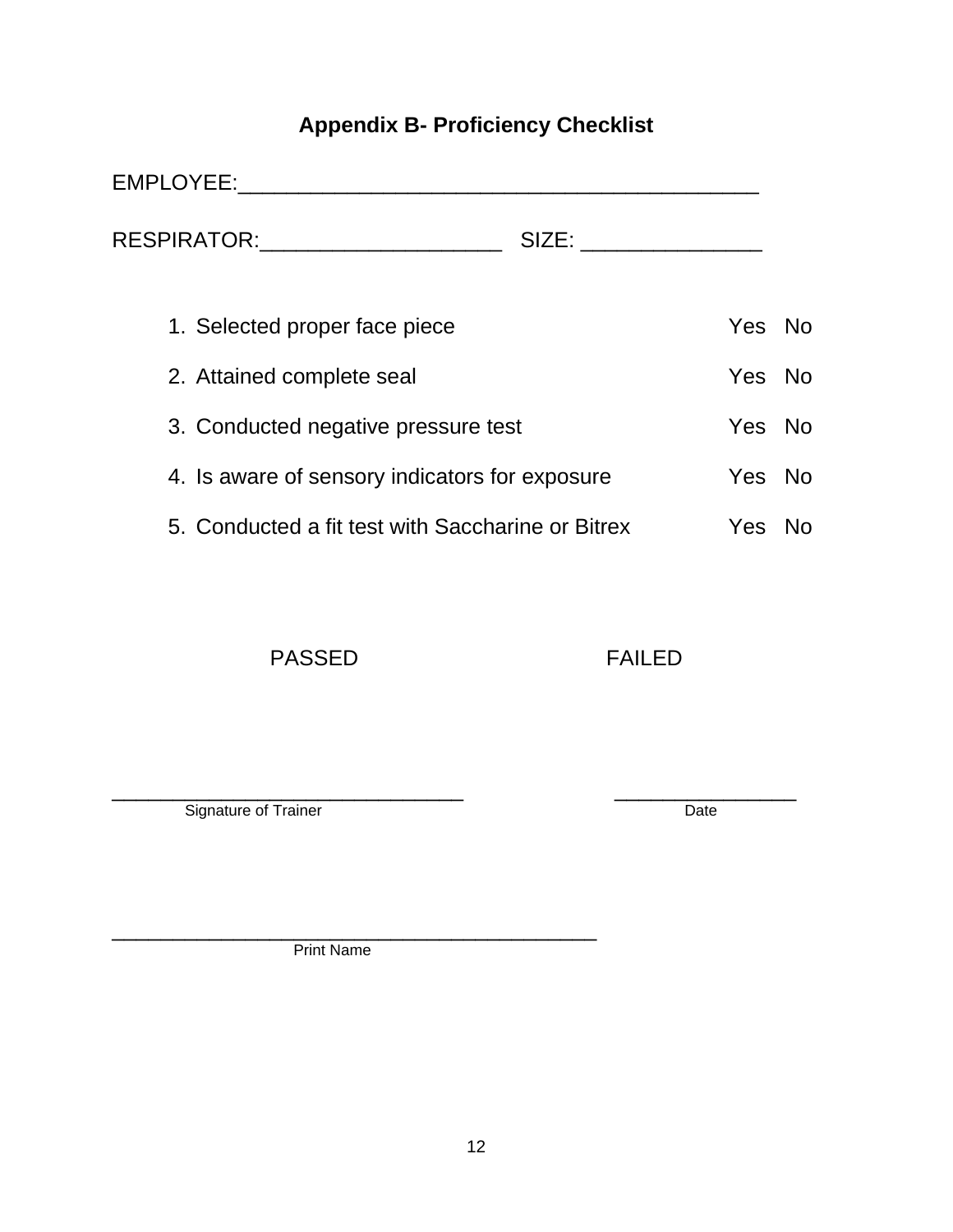#### <span id="page-13-0"></span>**Appendix C- N-95 Fitting Instructions For N-95 3M Models 8110S, 8210, 8260, and 8260S**

Cup the respirator in your hand, with the nosepiece at your fingertips, allowing the headbands to hang freely below your hand.

Position the respirator under your chin with the nosepiece up. Pull the top strap over your head resting it high at the top back of your head. Pull the bottom strap over your head and position it around the neck, below the ears.

Place your fingertips from both hands at the top of the metal nosepiece. Using two hands mold the nose area to the shape of your nose by pushing inward while moving your fingertips down both sides of the nosepiece. NOTE: pinching the nosepiece using one hand may result in improper fit and less effective respirator performance. Use two hands.

Perform a User Seal Check prior to each wearing.

Place both hands completely over the respirator and exhale. Being careful not to disturb the position of the respirator.

If air leaks around the nose, readjust the nosepiece as described in Step 3.

If air leaks at the respirator edges, work the straps back along the sides of your head.

IF YOU CANNOT ACHIEVE A PROPER FIT, DO NOT ENTER THE HAZARDOUS AREA. SEE YOUR SUPERVISOR.

#### **For Kimberly Clark TECHNOL FLUIDSHIELD PFR95 Sizes Regular and Small**

Wear orange side out

Separate the edges of the respirator to fully open

Slightly bend the nose wire to form a gentle curve

Hold the respirator upside down to expose the two headbands

Using index fingers and thumbs, separate the two headbands

While holding the headbands index fingers and thumbs, cup the respirator under your chin

Pull the headbands up and over the head